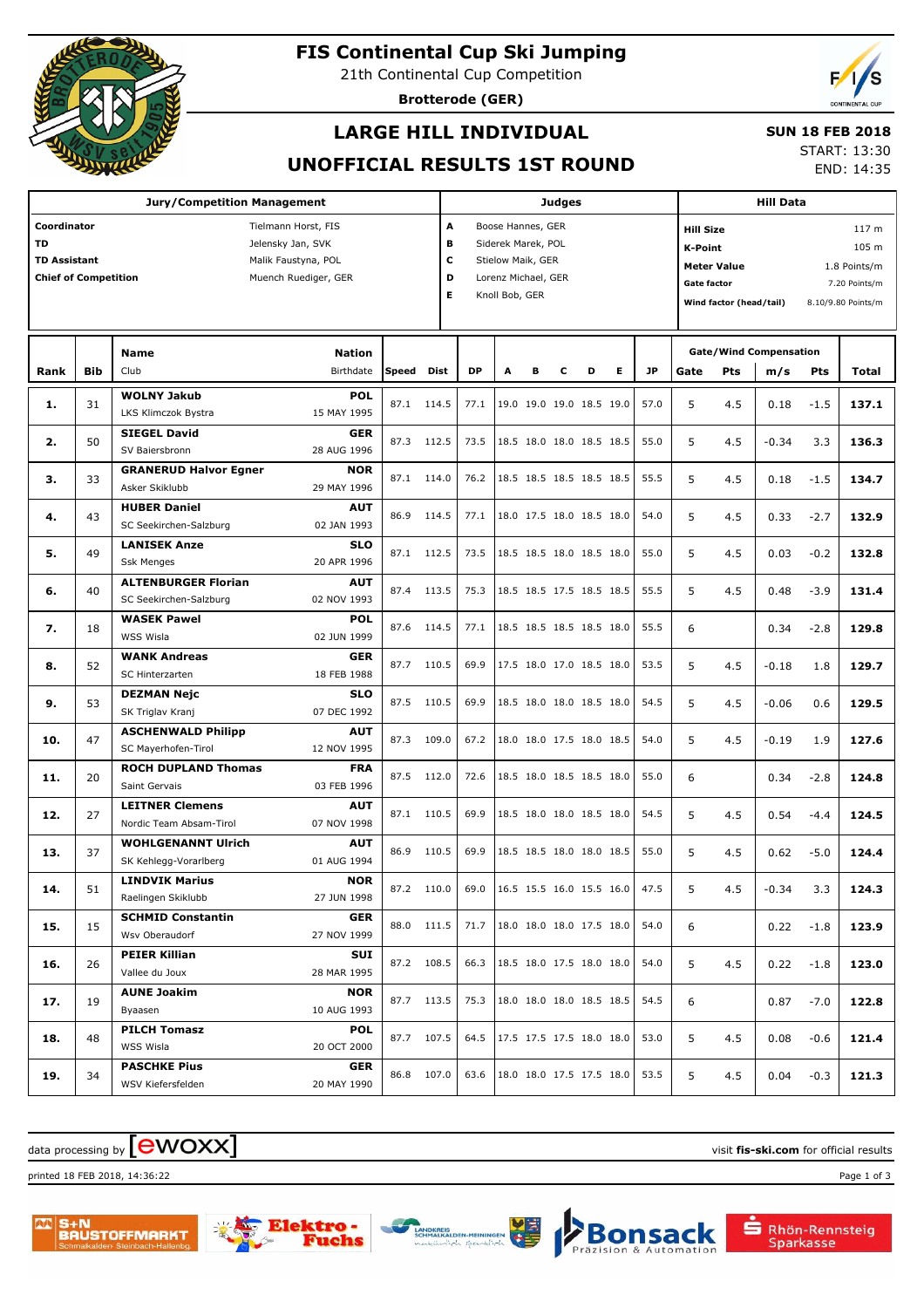

# **FIS Continental Cup Ski Jumping**

21th Continental Cup Competition

**Brotterode (GER)**



### **LARGE HILL INDIVIDUAL**

#### **SUN 18 FEB 2018**

### **UNOFFICIAL RESULTS 1ST ROUND**

START: 13:30 END: 14:35

| <b>Gate/Wind Compensation</b><br><b>Name</b><br>Nation<br>Birthdate<br>DP<br>Е<br>JP.<br><b>Bib</b><br>Club<br>Speed Dist<br>А<br>в<br>D<br>Rank<br>c<br>Gate<br>Pts<br>m/s<br>Pts<br>Total<br><b>KANTYKA Przemyslaw</b><br><b>POL</b><br>87.5 108.0<br>17.5 18.0 17.5 18.0 18.0<br>53.5<br>5<br>19.<br>30<br>65.4<br>4.5<br>0.26<br>$-2.1$<br>121.3<br>LKS Klimczok Bystra<br>15 DEC 1996<br><b>HAMANN Martin</b><br><b>GER</b><br>86.9<br>106.5<br>17.5 17.5 17.0 17.5 17.5<br>52.5<br>5<br>21.<br>36<br>62.7<br>4.5<br>$-0.15$<br>1.5<br>121.2<br>SG Nickelhuette Aue<br>10 APR 1997<br><b>TEPES Jurij</b><br><b>SLO</b><br>87.2 108.5<br>18.5 18.0 18.0 18.0 18.0<br>5<br>120.6<br>22.<br>39<br>66.3<br>54.0<br>4.5<br>0.52<br>$-4.2$<br>SD Dolomiti<br>14 FEB 1989<br><b>NAGLIC Tomaz</b><br><b>SLO</b><br>45<br>87.2 106.0<br>18.0 17.5 17.0 18.0 18.0<br>5<br>120.4<br>23.<br>61.8<br>53.5<br>4.5<br>$-0.06$<br>0.6<br>SSK Alpina Ziri<br>18 JUL 1989<br><b>BAER Moritz</b><br><b>GER</b><br>87.0<br>107.5<br>64.5<br>18.0 18.0 18.0 18.0 18.0<br>5<br>24.<br>29<br>54.0<br>4.5<br>0.53<br>$-4.3$<br>118.7<br>SF Gmund-Duernbach<br>16 MAY 1997<br><b>SCHULER Andreas</b><br><b>SUI</b><br>25.<br>86.9<br>107.0<br>17.5 17.5 17.5 18.0 17.5<br>5<br>22<br>63.6<br>52.5<br>4.5<br>0.36<br>$-2.9$<br>117.7<br>30 DEC 1995<br>Einsiedeln<br><b>BJOERENG Joacim Oedegaard</b><br><b>NOR</b><br>87.0<br>107.0<br>18.0 17.5 17.5 17.5 17.5<br>52.5<br>5<br>26.<br>28<br>63.6<br>4.5<br>0.37<br>$-3.0$<br>117.6<br>14 DEC 1995<br>Roeykenhopp<br><b>KRANJEC Robert</b><br><b>SLO</b><br>87.0<br>107.5<br>64.5<br>16.5 17.0 16.5 17.0 17.0<br>50.5<br>5<br>27.<br>42<br>4.5<br>0.31<br>$-2.5$<br>117.0<br>SK Triglav Kranj<br>16 JUL 1981<br><b>HAUER Joachim</b><br><b>NOR</b><br>86.9<br>104.0<br>18.0 17.0 17.0 17.5 17.5<br>5<br>28.<br>46<br>58.2<br>52.0<br>4.5<br>$-0.22$<br>2.2<br>116.9<br>Baekkelagets SK<br>02 FEB 1991<br><b>ZUPANCIC Miran</b><br><b>SLO</b><br>87.0<br>106.0<br>18.0 17.5 17.5 18.0 17.5<br>5<br>29.<br>32<br>61.8<br>53.0<br>4.5<br>0.43<br>$-3.5$<br>115.8<br>11 NOV 1989<br>SK Zagorje<br><b>ZNISZCZOL Aleksander</b><br><b>POL</b><br>105.5<br>18.0 17.5 17.0 18.0 17.5<br>5<br>30.<br>38<br>87.1<br>60.9<br>53.0<br>4.5<br>0.35<br>$-2.8$<br>115.6<br>WSS Wisla<br>08 MAR 1994<br><b>HUBER Stefan</b><br><b>AUT</b><br>86.9<br>103.5<br>17.5 16.5 16.5 17.0 17.5<br>5<br>31.<br>35<br>57.3<br>51.0<br>4.5<br>$-0.26$<br>2.5<br>115.3<br>SC Seekirchen-Salzburg<br>08 MAR 1994<br><b>POPPINGER Manuel</b><br><b>AUT</b><br>105.0<br>17.5 17.5 17.5 17.5 17.5<br>5<br>32.<br>24<br>87.1<br>60.0<br>52.5<br>4.5<br>0.26<br>$-2.1$<br>114.9<br>SV Innsbruck-Bergisel-Tirol<br>19 MAY 1989<br><b>RINGEN Sondre</b><br><b>NOR</b><br>87.0<br>103.5<br>18.0 17.5 17.0 17.5 18.0<br>5<br>33.<br>41<br>57.3<br>53.0<br>4.5<br>0.01<br>$-0.1$<br>114.7<br>Baekkelagets SK<br>09 OCT 1996<br><b>EGLOFF Luca</b><br><b>SUI</b><br>103.0<br>17.5 17.5 17.0 17.5 17.5<br>5<br>34.<br>25<br>87.6<br>56.4<br>52.5<br>4.5<br>$-0.06$<br>0.6<br>114.0<br>Grabserberg<br>06 JUN 1995<br><b>SAKALA Filip</b><br>CZE<br>87.5 108.0<br>17.5 18.0 17.5 17.5 17.5<br>35.<br>65.4<br>52.5<br>6<br>0.57<br>$-4.6$<br>113.3<br>21<br>Tj Frenstat pod radhostem<br>21 MAY 1996<br><b>PAVLOVCIC Bor</b><br><b>SLO</b><br>5<br>36.<br>87.3 101.5<br>53.7<br>17.5 17.5 17.0 17.5 17.5<br>112.7<br>44<br>52.5<br>4.5<br>$-0.20$<br>2.0<br>27 JUN 1998<br>Nd Ratece planica<br><b>HOFFMANN Felix</b><br><b>GER</b><br>5<br>37.<br>86.8 105.0<br>60.0<br> 17.5 17.5 17.0 17.5 17.0<br>52.0<br>112.2<br>23<br>4.5<br>0.53<br>$-4.3$<br>14 OCT 1997<br>SWV Goldlauter<br><b>DELLASEGA Roberto</b><br>ITA<br>87.7 106.0<br> 17.5 17.5 17.0 17.0 17.5<br>52.0<br>6<br>$-8.3$<br>105.5<br>38.<br>61.8<br>1.02<br>11<br><b>GS FIAMMEGIALLE</b><br>15 JUN 1990<br><b>LOEYTAEINEN Niko</b><br>FIN<br>87.9 104.5<br>17.0 17.5 17.0 17.5 17.0<br>51.5<br>38.<br>6<br>59.1<br>6<br>0.63<br>$-5.1$<br>105.5<br>Tampereen Pyrintoe<br>12 SEP 1998<br><b>TROFIMOV Roman Sergeevich</b><br><b>RUS</b><br>87.0 100.0<br>51.0<br>16.5 16.5 16.5 17.0 16.5<br>49.5<br>40.<br>6<br>104.6<br>14<br>$-0.42$<br>4.1<br>Sdushor CSP N. Novgorod<br>19 NOV 1989<br><b>MAKSIMOCHKIN Mikhail</b><br><b>RUS</b><br>87.1 100.0<br>51.0<br> 17.5 17.0 17.0 17.0 17.5<br>51.5<br>6<br>103.9<br>41.<br>16<br>1.4<br>$-0.14$<br>Sdushor CSP N. Novgorod Dinamo<br>29 AUG 1993<br><b>BRASME Paul</b><br><b>FRA</b><br>87.2 100.0<br>51.0<br>17.5 17.0 17.0 17.0 16.5<br>51.0<br>6<br>100.4<br>42.<br>17<br>0.20<br>$-1.6$<br><b>U.S VENTRON</b><br>03 AUG 1997<br><b>HOLIK Frantisek</b><br>CZE<br>87.3 101.5<br> 17.0 17.5 16.5 16.5 17.0<br>50.5<br>53.7<br>6<br>100.3<br>43.<br>7<br>0.48<br>$-3.9$<br>Lsk Lomnice nad popelkou<br>23 OCT 1998 |  |  |  |  |  |  |  |  |  |  |  | LIVD. 17.JJ |
|------------------------------------------------------------------------------------------------------------------------------------------------------------------------------------------------------------------------------------------------------------------------------------------------------------------------------------------------------------------------------------------------------------------------------------------------------------------------------------------------------------------------------------------------------------------------------------------------------------------------------------------------------------------------------------------------------------------------------------------------------------------------------------------------------------------------------------------------------------------------------------------------------------------------------------------------------------------------------------------------------------------------------------------------------------------------------------------------------------------------------------------------------------------------------------------------------------------------------------------------------------------------------------------------------------------------------------------------------------------------------------------------------------------------------------------------------------------------------------------------------------------------------------------------------------------------------------------------------------------------------------------------------------------------------------------------------------------------------------------------------------------------------------------------------------------------------------------------------------------------------------------------------------------------------------------------------------------------------------------------------------------------------------------------------------------------------------------------------------------------------------------------------------------------------------------------------------------------------------------------------------------------------------------------------------------------------------------------------------------------------------------------------------------------------------------------------------------------------------------------------------------------------------------------------------------------------------------------------------------------------------------------------------------------------------------------------------------------------------------------------------------------------------------------------------------------------------------------------------------------------------------------------------------------------------------------------------------------------------------------------------------------------------------------------------------------------------------------------------------------------------------------------------------------------------------------------------------------------------------------------------------------------------------------------------------------------------------------------------------------------------------------------------------------------------------------------------------------------------------------------------------------------------------------------------------------------------------------------------------------------------------------------------------------------------------------------------------------------------------------------------------------------------------------------------------------------------------------------------------------------------------------------------------------------------------------------------------------------------------------------------------------------------------------------------------------------------------------------------------------------------------------------------------------------------------------------------------------------------------------------------------------------------------------------------------------------------------------------------------------------------------------------------------------------------------------------------------------------------------------------------------------------------------------------------------------------------------------------------------------------------------------------------------------------------------------------------------------------------------------------------------------------------------------------------------|--|--|--|--|--|--|--|--|--|--|--|-------------|
|                                                                                                                                                                                                                                                                                                                                                                                                                                                                                                                                                                                                                                                                                                                                                                                                                                                                                                                                                                                                                                                                                                                                                                                                                                                                                                                                                                                                                                                                                                                                                                                                                                                                                                                                                                                                                                                                                                                                                                                                                                                                                                                                                                                                                                                                                                                                                                                                                                                                                                                                                                                                                                                                                                                                                                                                                                                                                                                                                                                                                                                                                                                                                                                                                                                                                                                                                                                                                                                                                                                                                                                                                                                                                                                                                                                                                                                                                                                                                                                                                                                                                                                                                                                                                                                                                                                                                                                                                                                                                                                                                                                                                                                                                                                                                                                                                  |  |  |  |  |  |  |  |  |  |  |  |             |
|                                                                                                                                                                                                                                                                                                                                                                                                                                                                                                                                                                                                                                                                                                                                                                                                                                                                                                                                                                                                                                                                                                                                                                                                                                                                                                                                                                                                                                                                                                                                                                                                                                                                                                                                                                                                                                                                                                                                                                                                                                                                                                                                                                                                                                                                                                                                                                                                                                                                                                                                                                                                                                                                                                                                                                                                                                                                                                                                                                                                                                                                                                                                                                                                                                                                                                                                                                                                                                                                                                                                                                                                                                                                                                                                                                                                                                                                                                                                                                                                                                                                                                                                                                                                                                                                                                                                                                                                                                                                                                                                                                                                                                                                                                                                                                                                                  |  |  |  |  |  |  |  |  |  |  |  |             |
|                                                                                                                                                                                                                                                                                                                                                                                                                                                                                                                                                                                                                                                                                                                                                                                                                                                                                                                                                                                                                                                                                                                                                                                                                                                                                                                                                                                                                                                                                                                                                                                                                                                                                                                                                                                                                                                                                                                                                                                                                                                                                                                                                                                                                                                                                                                                                                                                                                                                                                                                                                                                                                                                                                                                                                                                                                                                                                                                                                                                                                                                                                                                                                                                                                                                                                                                                                                                                                                                                                                                                                                                                                                                                                                                                                                                                                                                                                                                                                                                                                                                                                                                                                                                                                                                                                                                                                                                                                                                                                                                                                                                                                                                                                                                                                                                                  |  |  |  |  |  |  |  |  |  |  |  |             |
|                                                                                                                                                                                                                                                                                                                                                                                                                                                                                                                                                                                                                                                                                                                                                                                                                                                                                                                                                                                                                                                                                                                                                                                                                                                                                                                                                                                                                                                                                                                                                                                                                                                                                                                                                                                                                                                                                                                                                                                                                                                                                                                                                                                                                                                                                                                                                                                                                                                                                                                                                                                                                                                                                                                                                                                                                                                                                                                                                                                                                                                                                                                                                                                                                                                                                                                                                                                                                                                                                                                                                                                                                                                                                                                                                                                                                                                                                                                                                                                                                                                                                                                                                                                                                                                                                                                                                                                                                                                                                                                                                                                                                                                                                                                                                                                                                  |  |  |  |  |  |  |  |  |  |  |  |             |
|                                                                                                                                                                                                                                                                                                                                                                                                                                                                                                                                                                                                                                                                                                                                                                                                                                                                                                                                                                                                                                                                                                                                                                                                                                                                                                                                                                                                                                                                                                                                                                                                                                                                                                                                                                                                                                                                                                                                                                                                                                                                                                                                                                                                                                                                                                                                                                                                                                                                                                                                                                                                                                                                                                                                                                                                                                                                                                                                                                                                                                                                                                                                                                                                                                                                                                                                                                                                                                                                                                                                                                                                                                                                                                                                                                                                                                                                                                                                                                                                                                                                                                                                                                                                                                                                                                                                                                                                                                                                                                                                                                                                                                                                                                                                                                                                                  |  |  |  |  |  |  |  |  |  |  |  |             |
|                                                                                                                                                                                                                                                                                                                                                                                                                                                                                                                                                                                                                                                                                                                                                                                                                                                                                                                                                                                                                                                                                                                                                                                                                                                                                                                                                                                                                                                                                                                                                                                                                                                                                                                                                                                                                                                                                                                                                                                                                                                                                                                                                                                                                                                                                                                                                                                                                                                                                                                                                                                                                                                                                                                                                                                                                                                                                                                                                                                                                                                                                                                                                                                                                                                                                                                                                                                                                                                                                                                                                                                                                                                                                                                                                                                                                                                                                                                                                                                                                                                                                                                                                                                                                                                                                                                                                                                                                                                                                                                                                                                                                                                                                                                                                                                                                  |  |  |  |  |  |  |  |  |  |  |  |             |
|                                                                                                                                                                                                                                                                                                                                                                                                                                                                                                                                                                                                                                                                                                                                                                                                                                                                                                                                                                                                                                                                                                                                                                                                                                                                                                                                                                                                                                                                                                                                                                                                                                                                                                                                                                                                                                                                                                                                                                                                                                                                                                                                                                                                                                                                                                                                                                                                                                                                                                                                                                                                                                                                                                                                                                                                                                                                                                                                                                                                                                                                                                                                                                                                                                                                                                                                                                                                                                                                                                                                                                                                                                                                                                                                                                                                                                                                                                                                                                                                                                                                                                                                                                                                                                                                                                                                                                                                                                                                                                                                                                                                                                                                                                                                                                                                                  |  |  |  |  |  |  |  |  |  |  |  |             |
|                                                                                                                                                                                                                                                                                                                                                                                                                                                                                                                                                                                                                                                                                                                                                                                                                                                                                                                                                                                                                                                                                                                                                                                                                                                                                                                                                                                                                                                                                                                                                                                                                                                                                                                                                                                                                                                                                                                                                                                                                                                                                                                                                                                                                                                                                                                                                                                                                                                                                                                                                                                                                                                                                                                                                                                                                                                                                                                                                                                                                                                                                                                                                                                                                                                                                                                                                                                                                                                                                                                                                                                                                                                                                                                                                                                                                                                                                                                                                                                                                                                                                                                                                                                                                                                                                                                                                                                                                                                                                                                                                                                                                                                                                                                                                                                                                  |  |  |  |  |  |  |  |  |  |  |  |             |
|                                                                                                                                                                                                                                                                                                                                                                                                                                                                                                                                                                                                                                                                                                                                                                                                                                                                                                                                                                                                                                                                                                                                                                                                                                                                                                                                                                                                                                                                                                                                                                                                                                                                                                                                                                                                                                                                                                                                                                                                                                                                                                                                                                                                                                                                                                                                                                                                                                                                                                                                                                                                                                                                                                                                                                                                                                                                                                                                                                                                                                                                                                                                                                                                                                                                                                                                                                                                                                                                                                                                                                                                                                                                                                                                                                                                                                                                                                                                                                                                                                                                                                                                                                                                                                                                                                                                                                                                                                                                                                                                                                                                                                                                                                                                                                                                                  |  |  |  |  |  |  |  |  |  |  |  |             |
|                                                                                                                                                                                                                                                                                                                                                                                                                                                                                                                                                                                                                                                                                                                                                                                                                                                                                                                                                                                                                                                                                                                                                                                                                                                                                                                                                                                                                                                                                                                                                                                                                                                                                                                                                                                                                                                                                                                                                                                                                                                                                                                                                                                                                                                                                                                                                                                                                                                                                                                                                                                                                                                                                                                                                                                                                                                                                                                                                                                                                                                                                                                                                                                                                                                                                                                                                                                                                                                                                                                                                                                                                                                                                                                                                                                                                                                                                                                                                                                                                                                                                                                                                                                                                                                                                                                                                                                                                                                                                                                                                                                                                                                                                                                                                                                                                  |  |  |  |  |  |  |  |  |  |  |  |             |
|                                                                                                                                                                                                                                                                                                                                                                                                                                                                                                                                                                                                                                                                                                                                                                                                                                                                                                                                                                                                                                                                                                                                                                                                                                                                                                                                                                                                                                                                                                                                                                                                                                                                                                                                                                                                                                                                                                                                                                                                                                                                                                                                                                                                                                                                                                                                                                                                                                                                                                                                                                                                                                                                                                                                                                                                                                                                                                                                                                                                                                                                                                                                                                                                                                                                                                                                                                                                                                                                                                                                                                                                                                                                                                                                                                                                                                                                                                                                                                                                                                                                                                                                                                                                                                                                                                                                                                                                                                                                                                                                                                                                                                                                                                                                                                                                                  |  |  |  |  |  |  |  |  |  |  |  |             |
|                                                                                                                                                                                                                                                                                                                                                                                                                                                                                                                                                                                                                                                                                                                                                                                                                                                                                                                                                                                                                                                                                                                                                                                                                                                                                                                                                                                                                                                                                                                                                                                                                                                                                                                                                                                                                                                                                                                                                                                                                                                                                                                                                                                                                                                                                                                                                                                                                                                                                                                                                                                                                                                                                                                                                                                                                                                                                                                                                                                                                                                                                                                                                                                                                                                                                                                                                                                                                                                                                                                                                                                                                                                                                                                                                                                                                                                                                                                                                                                                                                                                                                                                                                                                                                                                                                                                                                                                                                                                                                                                                                                                                                                                                                                                                                                                                  |  |  |  |  |  |  |  |  |  |  |  |             |
|                                                                                                                                                                                                                                                                                                                                                                                                                                                                                                                                                                                                                                                                                                                                                                                                                                                                                                                                                                                                                                                                                                                                                                                                                                                                                                                                                                                                                                                                                                                                                                                                                                                                                                                                                                                                                                                                                                                                                                                                                                                                                                                                                                                                                                                                                                                                                                                                                                                                                                                                                                                                                                                                                                                                                                                                                                                                                                                                                                                                                                                                                                                                                                                                                                                                                                                                                                                                                                                                                                                                                                                                                                                                                                                                                                                                                                                                                                                                                                                                                                                                                                                                                                                                                                                                                                                                                                                                                                                                                                                                                                                                                                                                                                                                                                                                                  |  |  |  |  |  |  |  |  |  |  |  |             |
|                                                                                                                                                                                                                                                                                                                                                                                                                                                                                                                                                                                                                                                                                                                                                                                                                                                                                                                                                                                                                                                                                                                                                                                                                                                                                                                                                                                                                                                                                                                                                                                                                                                                                                                                                                                                                                                                                                                                                                                                                                                                                                                                                                                                                                                                                                                                                                                                                                                                                                                                                                                                                                                                                                                                                                                                                                                                                                                                                                                                                                                                                                                                                                                                                                                                                                                                                                                                                                                                                                                                                                                                                                                                                                                                                                                                                                                                                                                                                                                                                                                                                                                                                                                                                                                                                                                                                                                                                                                                                                                                                                                                                                                                                                                                                                                                                  |  |  |  |  |  |  |  |  |  |  |  |             |
|                                                                                                                                                                                                                                                                                                                                                                                                                                                                                                                                                                                                                                                                                                                                                                                                                                                                                                                                                                                                                                                                                                                                                                                                                                                                                                                                                                                                                                                                                                                                                                                                                                                                                                                                                                                                                                                                                                                                                                                                                                                                                                                                                                                                                                                                                                                                                                                                                                                                                                                                                                                                                                                                                                                                                                                                                                                                                                                                                                                                                                                                                                                                                                                                                                                                                                                                                                                                                                                                                                                                                                                                                                                                                                                                                                                                                                                                                                                                                                                                                                                                                                                                                                                                                                                                                                                                                                                                                                                                                                                                                                                                                                                                                                                                                                                                                  |  |  |  |  |  |  |  |  |  |  |  |             |
|                                                                                                                                                                                                                                                                                                                                                                                                                                                                                                                                                                                                                                                                                                                                                                                                                                                                                                                                                                                                                                                                                                                                                                                                                                                                                                                                                                                                                                                                                                                                                                                                                                                                                                                                                                                                                                                                                                                                                                                                                                                                                                                                                                                                                                                                                                                                                                                                                                                                                                                                                                                                                                                                                                                                                                                                                                                                                                                                                                                                                                                                                                                                                                                                                                                                                                                                                                                                                                                                                                                                                                                                                                                                                                                                                                                                                                                                                                                                                                                                                                                                                                                                                                                                                                                                                                                                                                                                                                                                                                                                                                                                                                                                                                                                                                                                                  |  |  |  |  |  |  |  |  |  |  |  |             |
|                                                                                                                                                                                                                                                                                                                                                                                                                                                                                                                                                                                                                                                                                                                                                                                                                                                                                                                                                                                                                                                                                                                                                                                                                                                                                                                                                                                                                                                                                                                                                                                                                                                                                                                                                                                                                                                                                                                                                                                                                                                                                                                                                                                                                                                                                                                                                                                                                                                                                                                                                                                                                                                                                                                                                                                                                                                                                                                                                                                                                                                                                                                                                                                                                                                                                                                                                                                                                                                                                                                                                                                                                                                                                                                                                                                                                                                                                                                                                                                                                                                                                                                                                                                                                                                                                                                                                                                                                                                                                                                                                                                                                                                                                                                                                                                                                  |  |  |  |  |  |  |  |  |  |  |  |             |
|                                                                                                                                                                                                                                                                                                                                                                                                                                                                                                                                                                                                                                                                                                                                                                                                                                                                                                                                                                                                                                                                                                                                                                                                                                                                                                                                                                                                                                                                                                                                                                                                                                                                                                                                                                                                                                                                                                                                                                                                                                                                                                                                                                                                                                                                                                                                                                                                                                                                                                                                                                                                                                                                                                                                                                                                                                                                                                                                                                                                                                                                                                                                                                                                                                                                                                                                                                                                                                                                                                                                                                                                                                                                                                                                                                                                                                                                                                                                                                                                                                                                                                                                                                                                                                                                                                                                                                                                                                                                                                                                                                                                                                                                                                                                                                                                                  |  |  |  |  |  |  |  |  |  |  |  |             |
|                                                                                                                                                                                                                                                                                                                                                                                                                                                                                                                                                                                                                                                                                                                                                                                                                                                                                                                                                                                                                                                                                                                                                                                                                                                                                                                                                                                                                                                                                                                                                                                                                                                                                                                                                                                                                                                                                                                                                                                                                                                                                                                                                                                                                                                                                                                                                                                                                                                                                                                                                                                                                                                                                                                                                                                                                                                                                                                                                                                                                                                                                                                                                                                                                                                                                                                                                                                                                                                                                                                                                                                                                                                                                                                                                                                                                                                                                                                                                                                                                                                                                                                                                                                                                                                                                                                                                                                                                                                                                                                                                                                                                                                                                                                                                                                                                  |  |  |  |  |  |  |  |  |  |  |  |             |
|                                                                                                                                                                                                                                                                                                                                                                                                                                                                                                                                                                                                                                                                                                                                                                                                                                                                                                                                                                                                                                                                                                                                                                                                                                                                                                                                                                                                                                                                                                                                                                                                                                                                                                                                                                                                                                                                                                                                                                                                                                                                                                                                                                                                                                                                                                                                                                                                                                                                                                                                                                                                                                                                                                                                                                                                                                                                                                                                                                                                                                                                                                                                                                                                                                                                                                                                                                                                                                                                                                                                                                                                                                                                                                                                                                                                                                                                                                                                                                                                                                                                                                                                                                                                                                                                                                                                                                                                                                                                                                                                                                                                                                                                                                                                                                                                                  |  |  |  |  |  |  |  |  |  |  |  |             |
|                                                                                                                                                                                                                                                                                                                                                                                                                                                                                                                                                                                                                                                                                                                                                                                                                                                                                                                                                                                                                                                                                                                                                                                                                                                                                                                                                                                                                                                                                                                                                                                                                                                                                                                                                                                                                                                                                                                                                                                                                                                                                                                                                                                                                                                                                                                                                                                                                                                                                                                                                                                                                                                                                                                                                                                                                                                                                                                                                                                                                                                                                                                                                                                                                                                                                                                                                                                                                                                                                                                                                                                                                                                                                                                                                                                                                                                                                                                                                                                                                                                                                                                                                                                                                                                                                                                                                                                                                                                                                                                                                                                                                                                                                                                                                                                                                  |  |  |  |  |  |  |  |  |  |  |  |             |
|                                                                                                                                                                                                                                                                                                                                                                                                                                                                                                                                                                                                                                                                                                                                                                                                                                                                                                                                                                                                                                                                                                                                                                                                                                                                                                                                                                                                                                                                                                                                                                                                                                                                                                                                                                                                                                                                                                                                                                                                                                                                                                                                                                                                                                                                                                                                                                                                                                                                                                                                                                                                                                                                                                                                                                                                                                                                                                                                                                                                                                                                                                                                                                                                                                                                                                                                                                                                                                                                                                                                                                                                                                                                                                                                                                                                                                                                                                                                                                                                                                                                                                                                                                                                                                                                                                                                                                                                                                                                                                                                                                                                                                                                                                                                                                                                                  |  |  |  |  |  |  |  |  |  |  |  |             |
|                                                                                                                                                                                                                                                                                                                                                                                                                                                                                                                                                                                                                                                                                                                                                                                                                                                                                                                                                                                                                                                                                                                                                                                                                                                                                                                                                                                                                                                                                                                                                                                                                                                                                                                                                                                                                                                                                                                                                                                                                                                                                                                                                                                                                                                                                                                                                                                                                                                                                                                                                                                                                                                                                                                                                                                                                                                                                                                                                                                                                                                                                                                                                                                                                                                                                                                                                                                                                                                                                                                                                                                                                                                                                                                                                                                                                                                                                                                                                                                                                                                                                                                                                                                                                                                                                                                                                                                                                                                                                                                                                                                                                                                                                                                                                                                                                  |  |  |  |  |  |  |  |  |  |  |  |             |
|                                                                                                                                                                                                                                                                                                                                                                                                                                                                                                                                                                                                                                                                                                                                                                                                                                                                                                                                                                                                                                                                                                                                                                                                                                                                                                                                                                                                                                                                                                                                                                                                                                                                                                                                                                                                                                                                                                                                                                                                                                                                                                                                                                                                                                                                                                                                                                                                                                                                                                                                                                                                                                                                                                                                                                                                                                                                                                                                                                                                                                                                                                                                                                                                                                                                                                                                                                                                                                                                                                                                                                                                                                                                                                                                                                                                                                                                                                                                                                                                                                                                                                                                                                                                                                                                                                                                                                                                                                                                                                                                                                                                                                                                                                                                                                                                                  |  |  |  |  |  |  |  |  |  |  |  |             |
|                                                                                                                                                                                                                                                                                                                                                                                                                                                                                                                                                                                                                                                                                                                                                                                                                                                                                                                                                                                                                                                                                                                                                                                                                                                                                                                                                                                                                                                                                                                                                                                                                                                                                                                                                                                                                                                                                                                                                                                                                                                                                                                                                                                                                                                                                                                                                                                                                                                                                                                                                                                                                                                                                                                                                                                                                                                                                                                                                                                                                                                                                                                                                                                                                                                                                                                                                                                                                                                                                                                                                                                                                                                                                                                                                                                                                                                                                                                                                                                                                                                                                                                                                                                                                                                                                                                                                                                                                                                                                                                                                                                                                                                                                                                                                                                                                  |  |  |  |  |  |  |  |  |  |  |  |             |
|                                                                                                                                                                                                                                                                                                                                                                                                                                                                                                                                                                                                                                                                                                                                                                                                                                                                                                                                                                                                                                                                                                                                                                                                                                                                                                                                                                                                                                                                                                                                                                                                                                                                                                                                                                                                                                                                                                                                                                                                                                                                                                                                                                                                                                                                                                                                                                                                                                                                                                                                                                                                                                                                                                                                                                                                                                                                                                                                                                                                                                                                                                                                                                                                                                                                                                                                                                                                                                                                                                                                                                                                                                                                                                                                                                                                                                                                                                                                                                                                                                                                                                                                                                                                                                                                                                                                                                                                                                                                                                                                                                                                                                                                                                                                                                                                                  |  |  |  |  |  |  |  |  |  |  |  |             |
|                                                                                                                                                                                                                                                                                                                                                                                                                                                                                                                                                                                                                                                                                                                                                                                                                                                                                                                                                                                                                                                                                                                                                                                                                                                                                                                                                                                                                                                                                                                                                                                                                                                                                                                                                                                                                                                                                                                                                                                                                                                                                                                                                                                                                                                                                                                                                                                                                                                                                                                                                                                                                                                                                                                                                                                                                                                                                                                                                                                                                                                                                                                                                                                                                                                                                                                                                                                                                                                                                                                                                                                                                                                                                                                                                                                                                                                                                                                                                                                                                                                                                                                                                                                                                                                                                                                                                                                                                                                                                                                                                                                                                                                                                                                                                                                                                  |  |  |  |  |  |  |  |  |  |  |  |             |
|                                                                                                                                                                                                                                                                                                                                                                                                                                                                                                                                                                                                                                                                                                                                                                                                                                                                                                                                                                                                                                                                                                                                                                                                                                                                                                                                                                                                                                                                                                                                                                                                                                                                                                                                                                                                                                                                                                                                                                                                                                                                                                                                                                                                                                                                                                                                                                                                                                                                                                                                                                                                                                                                                                                                                                                                                                                                                                                                                                                                                                                                                                                                                                                                                                                                                                                                                                                                                                                                                                                                                                                                                                                                                                                                                                                                                                                                                                                                                                                                                                                                                                                                                                                                                                                                                                                                                                                                                                                                                                                                                                                                                                                                                                                                                                                                                  |  |  |  |  |  |  |  |  |  |  |  |             |
|                                                                                                                                                                                                                                                                                                                                                                                                                                                                                                                                                                                                                                                                                                                                                                                                                                                                                                                                                                                                                                                                                                                                                                                                                                                                                                                                                                                                                                                                                                                                                                                                                                                                                                                                                                                                                                                                                                                                                                                                                                                                                                                                                                                                                                                                                                                                                                                                                                                                                                                                                                                                                                                                                                                                                                                                                                                                                                                                                                                                                                                                                                                                                                                                                                                                                                                                                                                                                                                                                                                                                                                                                                                                                                                                                                                                                                                                                                                                                                                                                                                                                                                                                                                                                                                                                                                                                                                                                                                                                                                                                                                                                                                                                                                                                                                                                  |  |  |  |  |  |  |  |  |  |  |  |             |
|                                                                                                                                                                                                                                                                                                                                                                                                                                                                                                                                                                                                                                                                                                                                                                                                                                                                                                                                                                                                                                                                                                                                                                                                                                                                                                                                                                                                                                                                                                                                                                                                                                                                                                                                                                                                                                                                                                                                                                                                                                                                                                                                                                                                                                                                                                                                                                                                                                                                                                                                                                                                                                                                                                                                                                                                                                                                                                                                                                                                                                                                                                                                                                                                                                                                                                                                                                                                                                                                                                                                                                                                                                                                                                                                                                                                                                                                                                                                                                                                                                                                                                                                                                                                                                                                                                                                                                                                                                                                                                                                                                                                                                                                                                                                                                                                                  |  |  |  |  |  |  |  |  |  |  |  |             |
|                                                                                                                                                                                                                                                                                                                                                                                                                                                                                                                                                                                                                                                                                                                                                                                                                                                                                                                                                                                                                                                                                                                                                                                                                                                                                                                                                                                                                                                                                                                                                                                                                                                                                                                                                                                                                                                                                                                                                                                                                                                                                                                                                                                                                                                                                                                                                                                                                                                                                                                                                                                                                                                                                                                                                                                                                                                                                                                                                                                                                                                                                                                                                                                                                                                                                                                                                                                                                                                                                                                                                                                                                                                                                                                                                                                                                                                                                                                                                                                                                                                                                                                                                                                                                                                                                                                                                                                                                                                                                                                                                                                                                                                                                                                                                                                                                  |  |  |  |  |  |  |  |  |  |  |  |             |
|                                                                                                                                                                                                                                                                                                                                                                                                                                                                                                                                                                                                                                                                                                                                                                                                                                                                                                                                                                                                                                                                                                                                                                                                                                                                                                                                                                                                                                                                                                                                                                                                                                                                                                                                                                                                                                                                                                                                                                                                                                                                                                                                                                                                                                                                                                                                                                                                                                                                                                                                                                                                                                                                                                                                                                                                                                                                                                                                                                                                                                                                                                                                                                                                                                                                                                                                                                                                                                                                                                                                                                                                                                                                                                                                                                                                                                                                                                                                                                                                                                                                                                                                                                                                                                                                                                                                                                                                                                                                                                                                                                                                                                                                                                                                                                                                                  |  |  |  |  |  |  |  |  |  |  |  |             |
|                                                                                                                                                                                                                                                                                                                                                                                                                                                                                                                                                                                                                                                                                                                                                                                                                                                                                                                                                                                                                                                                                                                                                                                                                                                                                                                                                                                                                                                                                                                                                                                                                                                                                                                                                                                                                                                                                                                                                                                                                                                                                                                                                                                                                                                                                                                                                                                                                                                                                                                                                                                                                                                                                                                                                                                                                                                                                                                                                                                                                                                                                                                                                                                                                                                                                                                                                                                                                                                                                                                                                                                                                                                                                                                                                                                                                                                                                                                                                                                                                                                                                                                                                                                                                                                                                                                                                                                                                                                                                                                                                                                                                                                                                                                                                                                                                  |  |  |  |  |  |  |  |  |  |  |  |             |
|                                                                                                                                                                                                                                                                                                                                                                                                                                                                                                                                                                                                                                                                                                                                                                                                                                                                                                                                                                                                                                                                                                                                                                                                                                                                                                                                                                                                                                                                                                                                                                                                                                                                                                                                                                                                                                                                                                                                                                                                                                                                                                                                                                                                                                                                                                                                                                                                                                                                                                                                                                                                                                                                                                                                                                                                                                                                                                                                                                                                                                                                                                                                                                                                                                                                                                                                                                                                                                                                                                                                                                                                                                                                                                                                                                                                                                                                                                                                                                                                                                                                                                                                                                                                                                                                                                                                                                                                                                                                                                                                                                                                                                                                                                                                                                                                                  |  |  |  |  |  |  |  |  |  |  |  |             |
|                                                                                                                                                                                                                                                                                                                                                                                                                                                                                                                                                                                                                                                                                                                                                                                                                                                                                                                                                                                                                                                                                                                                                                                                                                                                                                                                                                                                                                                                                                                                                                                                                                                                                                                                                                                                                                                                                                                                                                                                                                                                                                                                                                                                                                                                                                                                                                                                                                                                                                                                                                                                                                                                                                                                                                                                                                                                                                                                                                                                                                                                                                                                                                                                                                                                                                                                                                                                                                                                                                                                                                                                                                                                                                                                                                                                                                                                                                                                                                                                                                                                                                                                                                                                                                                                                                                                                                                                                                                                                                                                                                                                                                                                                                                                                                                                                  |  |  |  |  |  |  |  |  |  |  |  |             |
|                                                                                                                                                                                                                                                                                                                                                                                                                                                                                                                                                                                                                                                                                                                                                                                                                                                                                                                                                                                                                                                                                                                                                                                                                                                                                                                                                                                                                                                                                                                                                                                                                                                                                                                                                                                                                                                                                                                                                                                                                                                                                                                                                                                                                                                                                                                                                                                                                                                                                                                                                                                                                                                                                                                                                                                                                                                                                                                                                                                                                                                                                                                                                                                                                                                                                                                                                                                                                                                                                                                                                                                                                                                                                                                                                                                                                                                                                                                                                                                                                                                                                                                                                                                                                                                                                                                                                                                                                                                                                                                                                                                                                                                                                                                                                                                                                  |  |  |  |  |  |  |  |  |  |  |  |             |
|                                                                                                                                                                                                                                                                                                                                                                                                                                                                                                                                                                                                                                                                                                                                                                                                                                                                                                                                                                                                                                                                                                                                                                                                                                                                                                                                                                                                                                                                                                                                                                                                                                                                                                                                                                                                                                                                                                                                                                                                                                                                                                                                                                                                                                                                                                                                                                                                                                                                                                                                                                                                                                                                                                                                                                                                                                                                                                                                                                                                                                                                                                                                                                                                                                                                                                                                                                                                                                                                                                                                                                                                                                                                                                                                                                                                                                                                                                                                                                                                                                                                                                                                                                                                                                                                                                                                                                                                                                                                                                                                                                                                                                                                                                                                                                                                                  |  |  |  |  |  |  |  |  |  |  |  |             |
|                                                                                                                                                                                                                                                                                                                                                                                                                                                                                                                                                                                                                                                                                                                                                                                                                                                                                                                                                                                                                                                                                                                                                                                                                                                                                                                                                                                                                                                                                                                                                                                                                                                                                                                                                                                                                                                                                                                                                                                                                                                                                                                                                                                                                                                                                                                                                                                                                                                                                                                                                                                                                                                                                                                                                                                                                                                                                                                                                                                                                                                                                                                                                                                                                                                                                                                                                                                                                                                                                                                                                                                                                                                                                                                                                                                                                                                                                                                                                                                                                                                                                                                                                                                                                                                                                                                                                                                                                                                                                                                                                                                                                                                                                                                                                                                                                  |  |  |  |  |  |  |  |  |  |  |  |             |
|                                                                                                                                                                                                                                                                                                                                                                                                                                                                                                                                                                                                                                                                                                                                                                                                                                                                                                                                                                                                                                                                                                                                                                                                                                                                                                                                                                                                                                                                                                                                                                                                                                                                                                                                                                                                                                                                                                                                                                                                                                                                                                                                                                                                                                                                                                                                                                                                                                                                                                                                                                                                                                                                                                                                                                                                                                                                                                                                                                                                                                                                                                                                                                                                                                                                                                                                                                                                                                                                                                                                                                                                                                                                                                                                                                                                                                                                                                                                                                                                                                                                                                                                                                                                                                                                                                                                                                                                                                                                                                                                                                                                                                                                                                                                                                                                                  |  |  |  |  |  |  |  |  |  |  |  |             |
|                                                                                                                                                                                                                                                                                                                                                                                                                                                                                                                                                                                                                                                                                                                                                                                                                                                                                                                                                                                                                                                                                                                                                                                                                                                                                                                                                                                                                                                                                                                                                                                                                                                                                                                                                                                                                                                                                                                                                                                                                                                                                                                                                                                                                                                                                                                                                                                                                                                                                                                                                                                                                                                                                                                                                                                                                                                                                                                                                                                                                                                                                                                                                                                                                                                                                                                                                                                                                                                                                                                                                                                                                                                                                                                                                                                                                                                                                                                                                                                                                                                                                                                                                                                                                                                                                                                                                                                                                                                                                                                                                                                                                                                                                                                                                                                                                  |  |  |  |  |  |  |  |  |  |  |  |             |
|                                                                                                                                                                                                                                                                                                                                                                                                                                                                                                                                                                                                                                                                                                                                                                                                                                                                                                                                                                                                                                                                                                                                                                                                                                                                                                                                                                                                                                                                                                                                                                                                                                                                                                                                                                                                                                                                                                                                                                                                                                                                                                                                                                                                                                                                                                                                                                                                                                                                                                                                                                                                                                                                                                                                                                                                                                                                                                                                                                                                                                                                                                                                                                                                                                                                                                                                                                                                                                                                                                                                                                                                                                                                                                                                                                                                                                                                                                                                                                                                                                                                                                                                                                                                                                                                                                                                                                                                                                                                                                                                                                                                                                                                                                                                                                                                                  |  |  |  |  |  |  |  |  |  |  |  |             |
|                                                                                                                                                                                                                                                                                                                                                                                                                                                                                                                                                                                                                                                                                                                                                                                                                                                                                                                                                                                                                                                                                                                                                                                                                                                                                                                                                                                                                                                                                                                                                                                                                                                                                                                                                                                                                                                                                                                                                                                                                                                                                                                                                                                                                                                                                                                                                                                                                                                                                                                                                                                                                                                                                                                                                                                                                                                                                                                                                                                                                                                                                                                                                                                                                                                                                                                                                                                                                                                                                                                                                                                                                                                                                                                                                                                                                                                                                                                                                                                                                                                                                                                                                                                                                                                                                                                                                                                                                                                                                                                                                                                                                                                                                                                                                                                                                  |  |  |  |  |  |  |  |  |  |  |  |             |
|                                                                                                                                                                                                                                                                                                                                                                                                                                                                                                                                                                                                                                                                                                                                                                                                                                                                                                                                                                                                                                                                                                                                                                                                                                                                                                                                                                                                                                                                                                                                                                                                                                                                                                                                                                                                                                                                                                                                                                                                                                                                                                                                                                                                                                                                                                                                                                                                                                                                                                                                                                                                                                                                                                                                                                                                                                                                                                                                                                                                                                                                                                                                                                                                                                                                                                                                                                                                                                                                                                                                                                                                                                                                                                                                                                                                                                                                                                                                                                                                                                                                                                                                                                                                                                                                                                                                                                                                                                                                                                                                                                                                                                                                                                                                                                                                                  |  |  |  |  |  |  |  |  |  |  |  |             |
|                                                                                                                                                                                                                                                                                                                                                                                                                                                                                                                                                                                                                                                                                                                                                                                                                                                                                                                                                                                                                                                                                                                                                                                                                                                                                                                                                                                                                                                                                                                                                                                                                                                                                                                                                                                                                                                                                                                                                                                                                                                                                                                                                                                                                                                                                                                                                                                                                                                                                                                                                                                                                                                                                                                                                                                                                                                                                                                                                                                                                                                                                                                                                                                                                                                                                                                                                                                                                                                                                                                                                                                                                                                                                                                                                                                                                                                                                                                                                                                                                                                                                                                                                                                                                                                                                                                                                                                                                                                                                                                                                                                                                                                                                                                                                                                                                  |  |  |  |  |  |  |  |  |  |  |  |             |
|                                                                                                                                                                                                                                                                                                                                                                                                                                                                                                                                                                                                                                                                                                                                                                                                                                                                                                                                                                                                                                                                                                                                                                                                                                                                                                                                                                                                                                                                                                                                                                                                                                                                                                                                                                                                                                                                                                                                                                                                                                                                                                                                                                                                                                                                                                                                                                                                                                                                                                                                                                                                                                                                                                                                                                                                                                                                                                                                                                                                                                                                                                                                                                                                                                                                                                                                                                                                                                                                                                                                                                                                                                                                                                                                                                                                                                                                                                                                                                                                                                                                                                                                                                                                                                                                                                                                                                                                                                                                                                                                                                                                                                                                                                                                                                                                                  |  |  |  |  |  |  |  |  |  |  |  |             |
|                                                                                                                                                                                                                                                                                                                                                                                                                                                                                                                                                                                                                                                                                                                                                                                                                                                                                                                                                                                                                                                                                                                                                                                                                                                                                                                                                                                                                                                                                                                                                                                                                                                                                                                                                                                                                                                                                                                                                                                                                                                                                                                                                                                                                                                                                                                                                                                                                                                                                                                                                                                                                                                                                                                                                                                                                                                                                                                                                                                                                                                                                                                                                                                                                                                                                                                                                                                                                                                                                                                                                                                                                                                                                                                                                                                                                                                                                                                                                                                                                                                                                                                                                                                                                                                                                                                                                                                                                                                                                                                                                                                                                                                                                                                                                                                                                  |  |  |  |  |  |  |  |  |  |  |  |             |
|                                                                                                                                                                                                                                                                                                                                                                                                                                                                                                                                                                                                                                                                                                                                                                                                                                                                                                                                                                                                                                                                                                                                                                                                                                                                                                                                                                                                                                                                                                                                                                                                                                                                                                                                                                                                                                                                                                                                                                                                                                                                                                                                                                                                                                                                                                                                                                                                                                                                                                                                                                                                                                                                                                                                                                                                                                                                                                                                                                                                                                                                                                                                                                                                                                                                                                                                                                                                                                                                                                                                                                                                                                                                                                                                                                                                                                                                                                                                                                                                                                                                                                                                                                                                                                                                                                                                                                                                                                                                                                                                                                                                                                                                                                                                                                                                                  |  |  |  |  |  |  |  |  |  |  |  |             |
|                                                                                                                                                                                                                                                                                                                                                                                                                                                                                                                                                                                                                                                                                                                                                                                                                                                                                                                                                                                                                                                                                                                                                                                                                                                                                                                                                                                                                                                                                                                                                                                                                                                                                                                                                                                                                                                                                                                                                                                                                                                                                                                                                                                                                                                                                                                                                                                                                                                                                                                                                                                                                                                                                                                                                                                                                                                                                                                                                                                                                                                                                                                                                                                                                                                                                                                                                                                                                                                                                                                                                                                                                                                                                                                                                                                                                                                                                                                                                                                                                                                                                                                                                                                                                                                                                                                                                                                                                                                                                                                                                                                                                                                                                                                                                                                                                  |  |  |  |  |  |  |  |  |  |  |  |             |
|                                                                                                                                                                                                                                                                                                                                                                                                                                                                                                                                                                                                                                                                                                                                                                                                                                                                                                                                                                                                                                                                                                                                                                                                                                                                                                                                                                                                                                                                                                                                                                                                                                                                                                                                                                                                                                                                                                                                                                                                                                                                                                                                                                                                                                                                                                                                                                                                                                                                                                                                                                                                                                                                                                                                                                                                                                                                                                                                                                                                                                                                                                                                                                                                                                                                                                                                                                                                                                                                                                                                                                                                                                                                                                                                                                                                                                                                                                                                                                                                                                                                                                                                                                                                                                                                                                                                                                                                                                                                                                                                                                                                                                                                                                                                                                                                                  |  |  |  |  |  |  |  |  |  |  |  |             |

data processing by **CWOXX** and  $\overline{C}$  and  $\overline{C}$  and  $\overline{C}$  and  $\overline{C}$  and  $\overline{C}$  and  $\overline{C}$  and  $\overline{C}$  and  $\overline{C}$  and  $\overline{C}$  and  $\overline{C}$  and  $\overline{C}$  and  $\overline{C}$  and  $\overline{C}$  and  $\overline{C}$  and  $\overline{C}$  printed 18 FEB 2018, 14:36:22 Page 2 of 3









sack

Automation